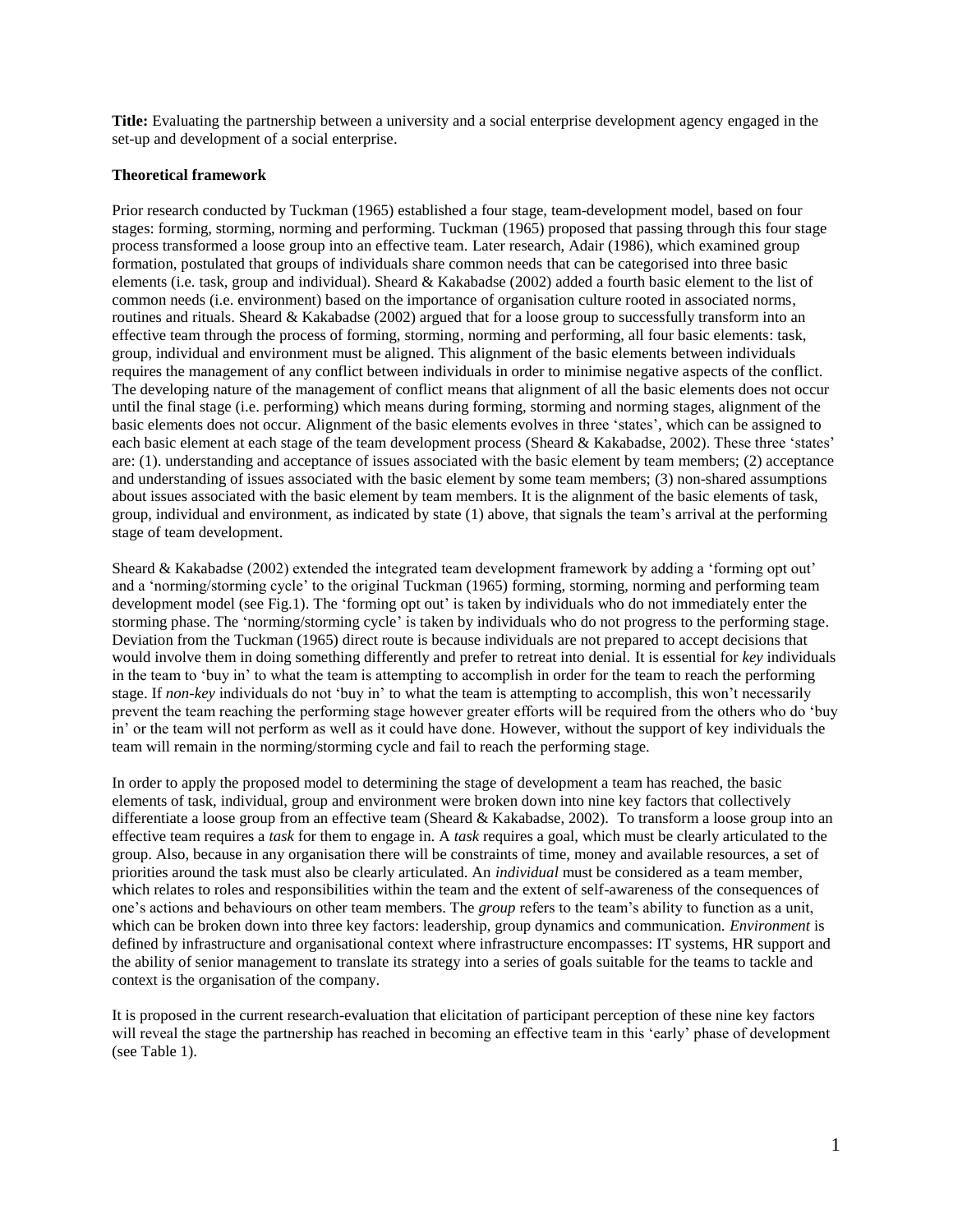

Figure 1: The integrated team development framework (Sheard & Kakabadse, 2002. P. 137)

| Table 1: The nine key factors (adapted from Sheard & Kakabadse, 2002, P. 137) |  |  |  |
|-------------------------------------------------------------------------------|--|--|--|
|                                                                               |  |  |  |

| Basic element | Key factor                    | Loose group                                     | Effective teams                                      |
|---------------|-------------------------------|-------------------------------------------------|------------------------------------------------------|
| Task          | Clearly defined goals         | Individuals opt out of goals not<br>understood  | Understood by all                                    |
|               | Priorities                    | Split loyalty of individuals to<br>other groups | Cohesive team alignment                              |
| Individual    | Roles and<br>responsibilities | Unclear, with gaps and overlap                  | Agreed and understood by<br>individuals              |
|               | Self-awareness                | Individuals guarded                             | Social system established and<br>accepted            |
| Group         | Leadership                    | <b>Directive</b>                                | Catalytic                                            |
|               | Group dynamics                | Individuals guarded                             | Social system established and<br>accepted            |
|               | Communications                | Formal                                          | Open dialogue                                        |
| Environment   | Infrastructure                | Task focused                                    | Stable support from<br>organizational infrastructure |
|               | Context                       | Task focused                                    | Influenced, but not controlled<br>by organisation    |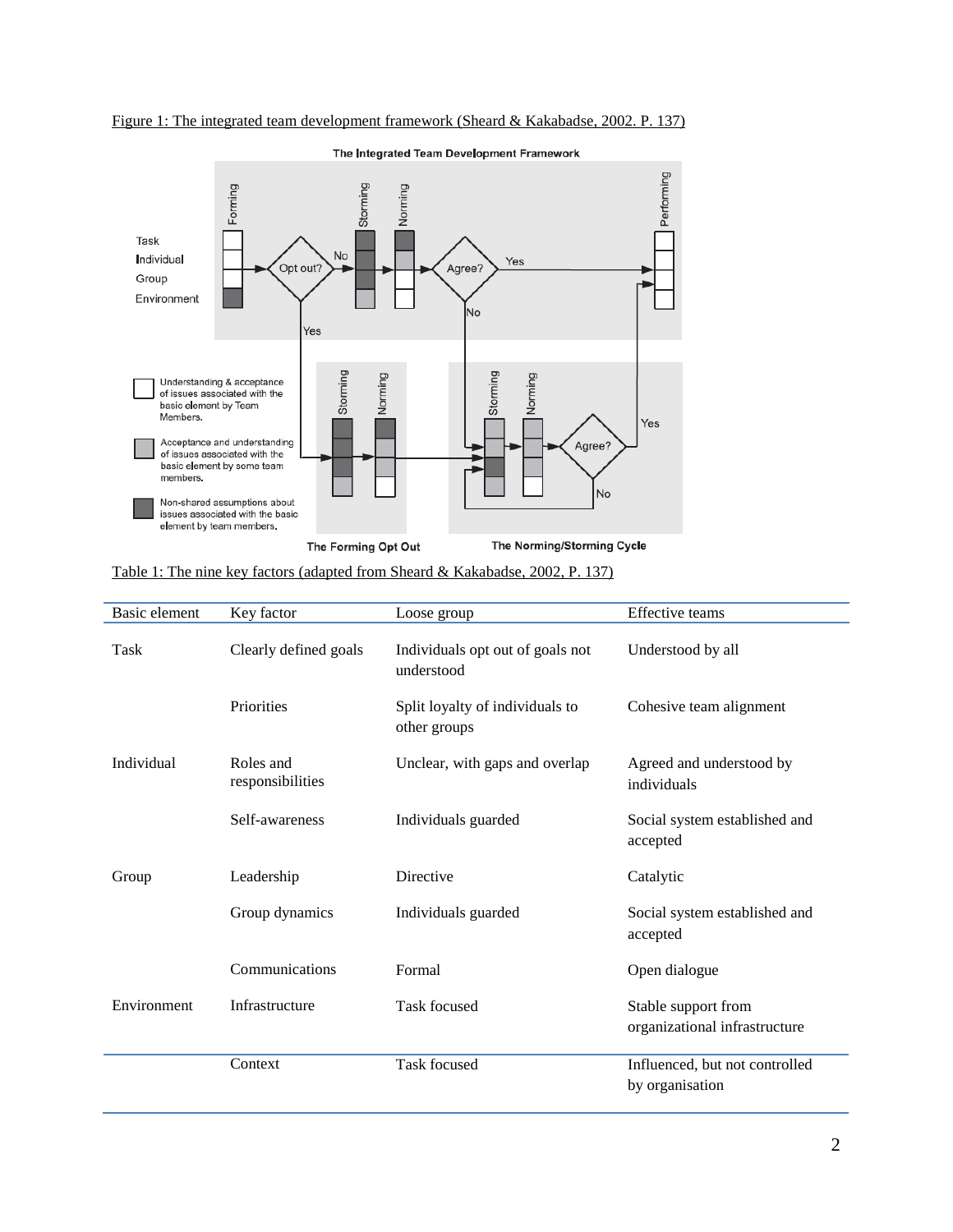# **Method**

# Participants

The total number of participants was 20, which consisted of the members of the board of directors, the CEO, the steering group and the WISE staff. The original CEO resigned in August 2010 and a board director from the university fulfilled this role on a temporary basis up to the conclusion of the 'early' phase. The original CEO was asked to contribute to the research study but declined to take part.

# Procedure

For this 'early' phase of the longitudinal study, all 20 participants engaged in individual semi-structured interviews with the researcher. The questions asked were open-ended in nature and were the same for all participants. The prescribed questions were constructed from the evaluation requirements of the ESF funding bid and the nine key factors outlined above (Sheard & Kakabadse, 2002).

### **Analysis**

The method employed to analyse the 20 transcripts of the participant's individual semi-structured interviews collected for this 'early' phase in the research, was 'Constant Comparative Method' (Glaser & Strauss, 1967; Lincoln & Guba, 1985). Constant Comparative Method (CCM) is an iterative procedure designed for the qualitative analysis of text and is based on 'Grounded Theory' (Glaser & Strauss, 1967). This method of analysis focuses on a process where categories emerge from the data via inductive reasoning rather than coding the data according to predetermined categories (Maykut & Morehouse, 1994). Constant Comparative Method involves five main stages:

Stage one (i.e. 'immersion') revealed 55 units of analysis (e.g. 'complex hierarchy', 'conflicting loyalties', 'empathy' and 'lack of clarity of thinking'). Stage two (i.e. categorisation), 12 categories emerged from the 55 units of analysis, which were: 'the initial concept of 3e', 'the economic future of 3e', 'awareness of personal impact', 'partnership tensions', 'communication', 'direction and motivation', 'change of CEO', 'unity of purpose', 'company structure', 'group dynamics and teamwork', 'perceptions of board member impact' and 'personal reflections'. Stage three (i.e. phenomenological reduction) five themes emerged from the 12 categories, which were: 'communication', 'unity', 'concept and planning', 'personalities' and 'personal perceptions'. A diagrammatic version of this process of analysis is provided for further clarification (see Diagram 1)

All participant quotations cited below are taken from units of analysis and serve to exemplify specific aspects of the overall themes of: 'Communication', 'Unity', 'Concept and Planning', 'Personalities', and 'Personal Perceptions'. In order to maintain participant anonymity, participants are referred to only by their participant number. In order to provide the context for the participant's perspective, the key below indicates the participant's number in relation to their position in the partnership/company (CEO refers to any references made by participants to the original CEO who resigned and did not take part in the evaluation process).

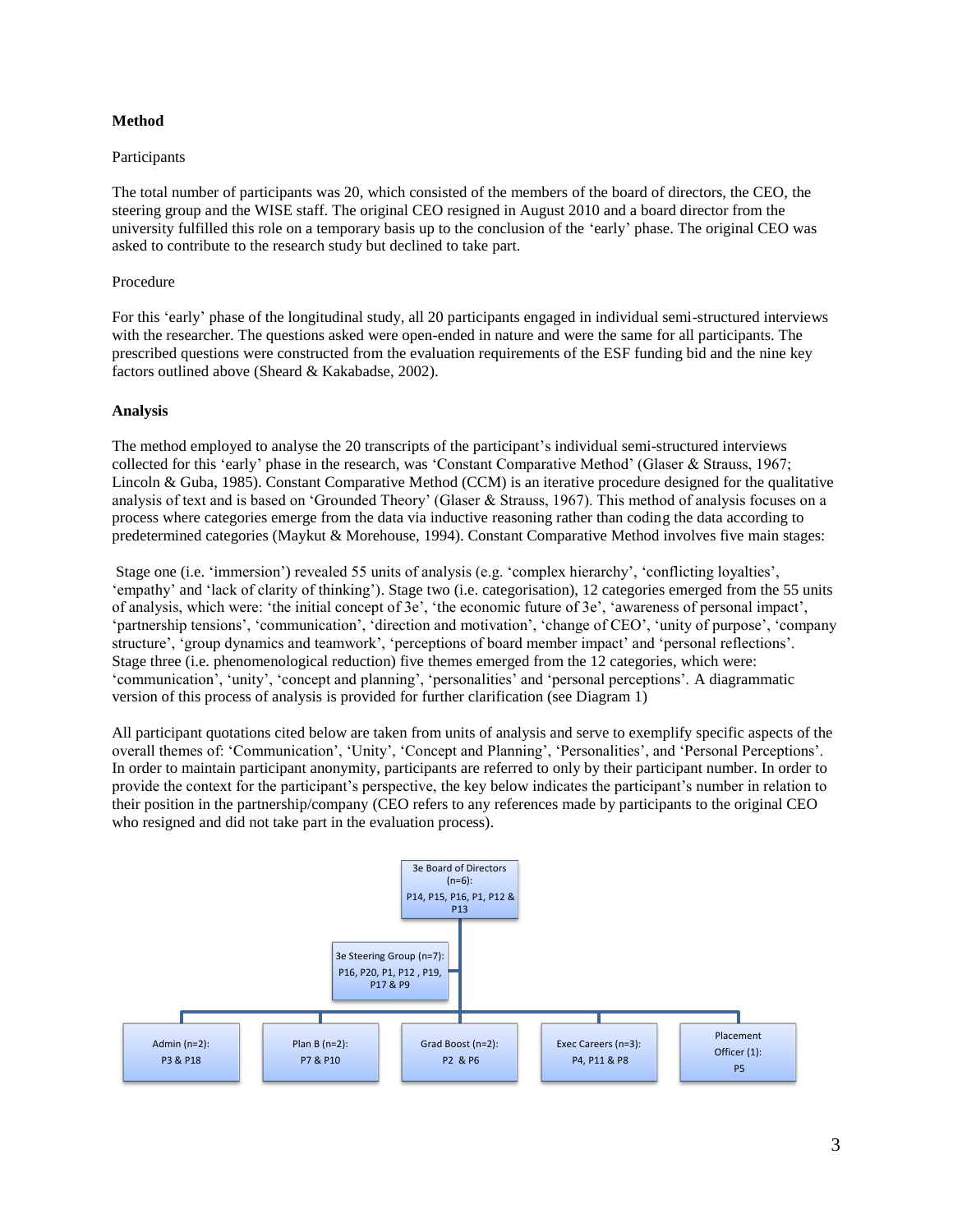

# Diagram 1, CCM Analysis at 'early' phase:

Theme 1: 'Communication'

The quotations from board members cited below exemplify the perceived quality of communication between board members as being 'distant' and 'formal'.

*"You know agenda item number three is "x" you have got to discuss it...moved, seconded, agreed, boomboom. That is a very formal style of communication. And to make it work in the long run, you need much more intangible forms of communication."* P15

Communication between members of the Steering Group and the CEO was also perceived as problematic as can be seen in the following quotation:

*"I don"t want to lay all the blame on* CEO *because she"s not here but there were discussions, certainly in steering group, as to what the numbers were and there were meetings with* CEO *separately to go through outputs and things. So she should have understood what the outputs* [an ESF requirement] *were and how she communicated those to the staff team and that seems to be where it broke down."* P20

This breakdown in communication was a major contributory factor leading to a crisis that threatened the funding and precipitated an important change of motivational emphasis for 3e programme staff. Communication *within* the staff employed to deliver the employment enhancement programmes was perceived by the staff themselves to be good.

*"In our team I think our communication is perfectly fine. We communicate well. Communication between me and* P6 *is like great, we understand each other so, within our team communication is good."* P2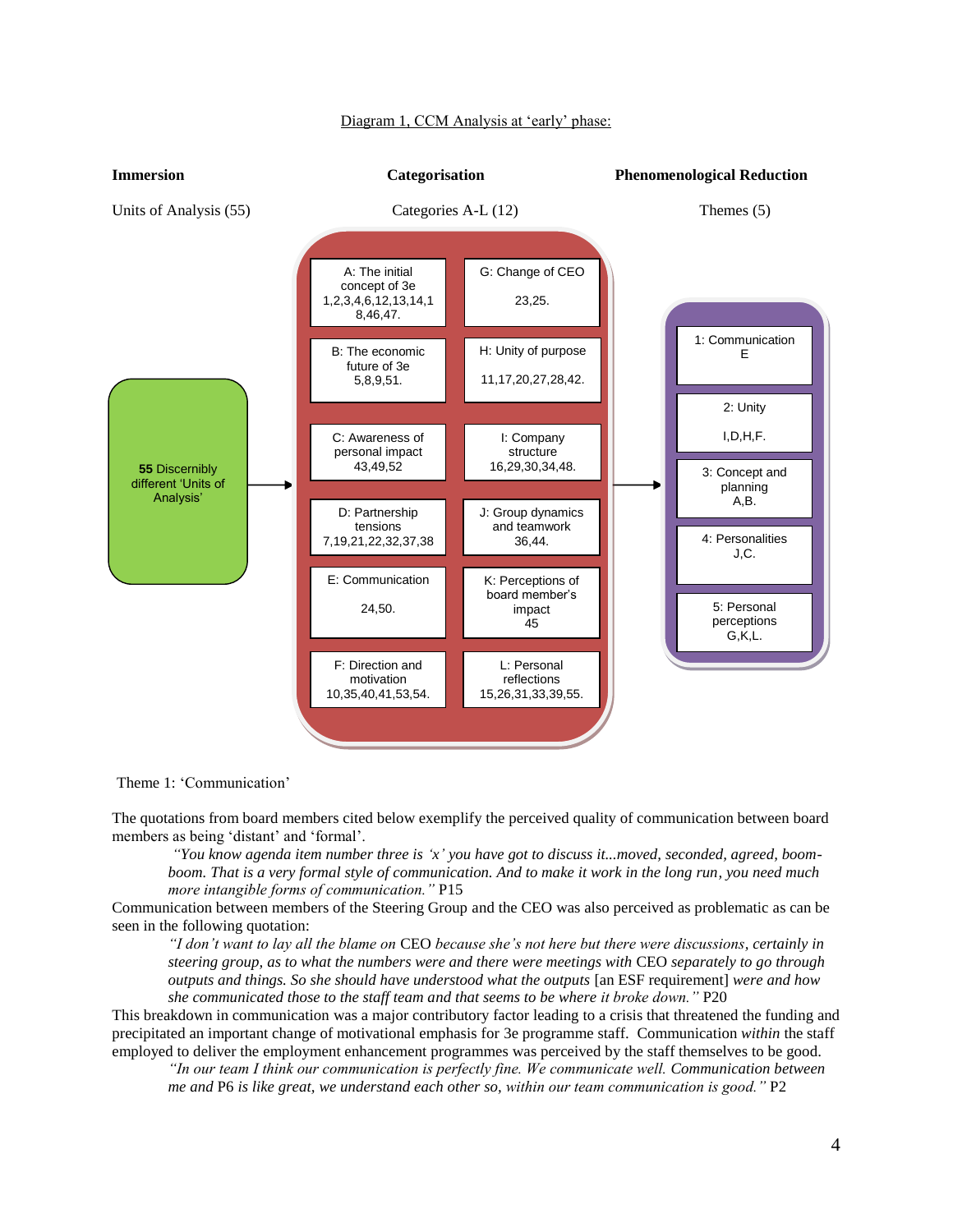When examining the overall communication that took place *between* all groups the following quotations exemplify individual's perceptions.

*"I think the communication isn"t as good as it could be. And again that"s within the board itself but also between the board and the staff; if there is communication from the board, who takes on the responsibility for moving that to staff?"* P14

From the evidence presented it would appear that there was a breakdown in communication *between* the directors of the company and the programme staff. Often the conduit for communication between the board and staff was assumed, by the board of directors, to be the CEO. However, it became apparent that the CEO didn't fully comprehend the detail of what was required to ensure adequate record keeping. This situation contributed to a crisis point that could have resulted in the loss of ESF funding. Subsequently, the CEO resigned in August 2010 and an acting CEO was appointed internally to instigate procedures to rectify the crisis situation. A further contributing factor to the crisis was rooted in many of the programme delivery staff's lack of competence in the use of the company's IT system ACT, which was designed to record this vital record keeping information. The quotation cited below exemplifies the remedial action taken to resolve IT competence but it seemed there were still some issues around understanding exactly what information was required to be recorded.

*"I know a lot of people had big problems with ACT but if you just sit down and actually focus on what you need to do and how you need to work it, it"s very, very easy and I"ve helped quite a few people figure it out and now they"re fine with it."* P20

There were also issues regarding the lack of clarity of information and the constantly changing administrational procedures that existed during this 'early' phase of the development of the WISE.

*"You know there"s things in this office that change from one minute to the next. Things like form filling in, there has just been this huge thing about the right form has to be filled in with the right logos. There can"t be one mistake on the form, it can"t be crossed out and initialled over, a new form has to be completed. After going through reams of forms and speaking to over a hundred people and filling in over a hundred forms for instance, it was found out that there were seven different styles of this one particular form on the company hard drive and nobody had gone in every time one was amended and deleted the old one off."* P4

Collectively, the above quotations taken from the theme 'Communication' reveal the quality and quantity of communication from the perspective of all participants in this 'early' phase of evaluation. The next theme to emerge during analysis was 'Unity'.

Theme 2: 'Unity'

As revealed in the theme 'Communication', the staff did not appear to have received clear directions on how to record vital information required by the funders. This difficult situation was exacerbated by differing viewpoints being expressed by P1 and the CEO over various aspects of the management. There were also some emerging issues around the unity of the 3e board that centered on board member's levels of commitment to the company.

*"*CEO *would say something that was completely and blatantly wrong and I would contradict it without knowing what she had said. The complexities of this she never actually got to grips with. I think she found herself in a position where she was out of her depth because the paperwork wasn"t set up. It was set up but then it changed for some reason."* P1

*"We knew he was going to act in the way he does because, quite reasonably from his point of view, he acts in what he sees to be the interests of* [the university]*. And I think he sometimes misunderstands the role of the director, which is to act in the best interests of the company. I think he sometimes finds it difficult to separate the two."* P12

After the appointment of P1 as acting CEO there was a change in management style, which resulted in a new direction being given to the staff of the WISE. The management style was more directive and the focus of attention was shifted to focusing primarily on ensuring that the information required by the funder was collected and entered on the ACT data base. These changes produced clarity of overall objective for the staff and contributed to them adopting a more cohesive team mentality. A collective perception of an overall WISE team emerged and for a while the staff found this to be a positive and unifying experience.

*"But now when we talk about participants it"s as a whole. When we talk about Grad Boost and when we*  talk about Execs and we talk about Plan B yeah, we are still there but it's collectively as a whole company *now, which is pretty good it gives us clear direction or clearer direction than we had before."* P10

However, in spite of this overall increase in staff unity, there was still factional disaffection from the Executive Careers team that was contributing to overall disunity. For this group, the change in management style was not perceived as a positive one.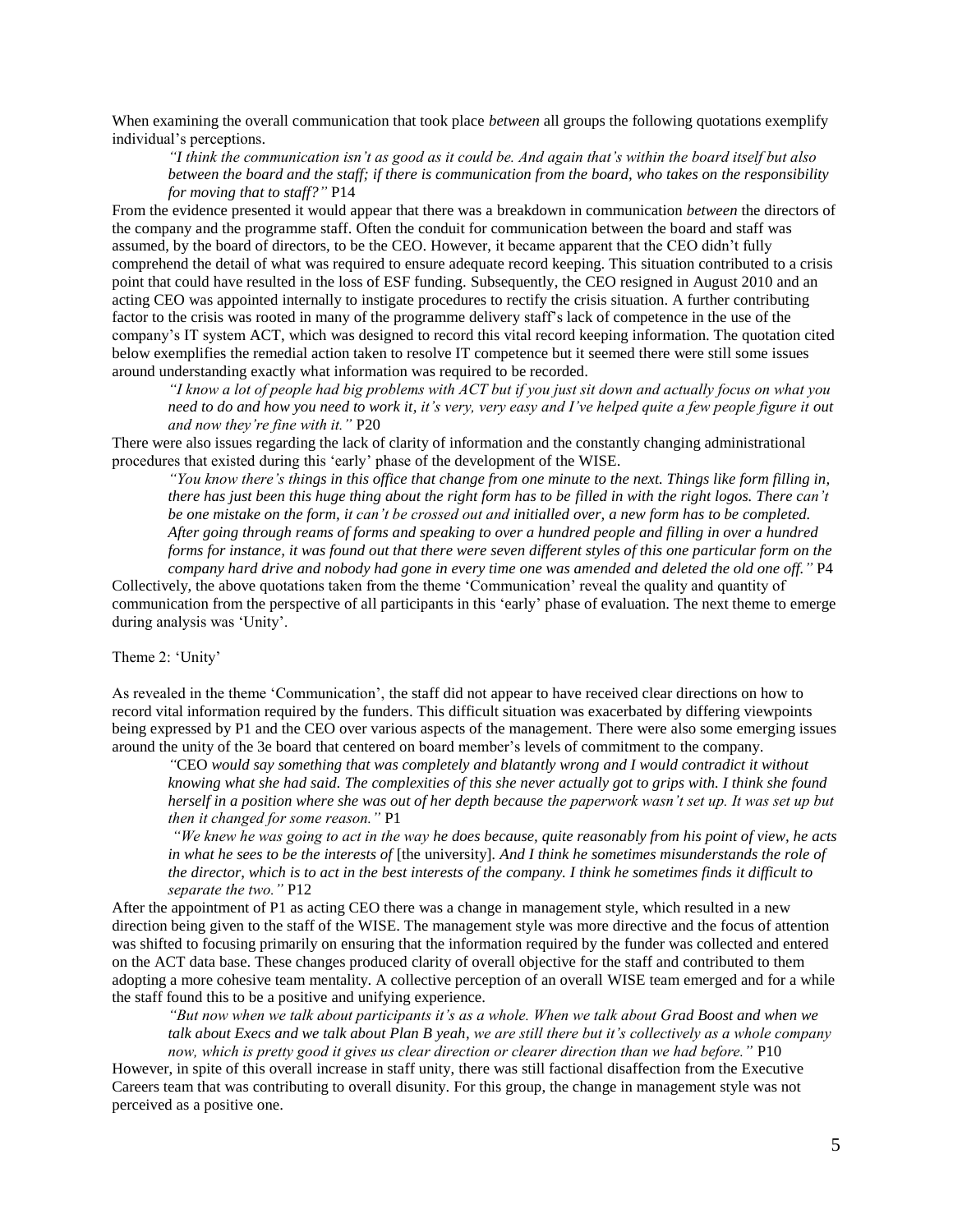*"*P4 *and I are both mature members of the team. We"ve had prior experience of the workplace and different management roles. Understanding that vision and that overall objective would explain some of the management decisions that have taken place; but I don"t have sight of that so it"s very difficult to justify the management style at times."* P11

The temporary appointment of P1 as acting CEO appeared to create staff unity around a specific cause (i.e. resolving the crisis), which created a unity of purpose around achieving the target figures required for the funder. However, this co-operative activity could be described as a form of crisis management providing temporary unity rather than the company moving forward in a united way to achieve sustainability. The problems faced by the company are summarised below by P17:

*"I think it comes down to the fact that it is quite difficult to set up a relatively large organisation with complex activity through funding, which then allows you to employ a number of people who have to then function collaboratively and then to look at how to sustain that activity beyond the period of funding when perhaps the activities have been designed around a funding stream rather than necessarily around a business approach that would allow you to be able to sell some of those services in the open market or public sector market."* P17

Nevertheless, the company was now seeking to fulfil the targets contained in the original funding bid but sustainability tended to become sidelined in the pursuit of those specific targets. This change in emphasis characterised the next emergent theme.

# Theme 3: 'Concept and Planning'

As difficulties with 'Communication' and 'Unity' in the WISE emerged, there was a shift in emphasis towards achieving numerical targets in order to satisfy the funder's demands. This meant that planning for a sustainable future for the WISE was sidelined in order to address more immediate financial problems. Also, some of the more altruistic aspirations of management and staff of the WISE suggest a certain naïveté and disregard for the necessity for profit making in order to achieve post funding sustainability. However, this naïveté was not widespread, especially among board and steering group members and in spite of the underlying naïveté among the WISE staff members there was a general awareness of sustainability issues:

*"So, I like that side of it, that we are not just there to like bring money off people; we are there for help for the community as well as our thing. It is important to me, I love that, it feels like a more meaningful company than just a for profit thing."* P2

*"The organisation* [WISE] *will have to look quite different in order to be able to bring in sufficient income, especially with the current situation and the highly competitive nature of contracts in this type of field where you have got players who have been in the market for a long time and big players as well."* P17

A further contributing factor to the problems the WISE was facing was rooted in the individual personalities across the partnership and the staff team, which form the basis of the next theme.

#### Theme 4: 'Personalities'

Following his appointment as acting CEO, P1 brought his own personality and management style to the crisis management task, which seemed to be appreciated by the majority, if not all of the 3e staff.

*"Before, I didn"t feel like any of us were working as one big team at all. I felt like we were like very individual on our projects. We were all really blinkered by our own targets what we had to achieve. And since* P1 *has taken over, we are much more, we have regular team meetings. So we interact with each other a lot better."* P7

The above quotation characterises the way P1's management style and personality enabled him to generate a sense of teamwork among the staff. However, as effective P1 was with the majority of the staff, the individual personalities of a small group of individuals seemed to conflict with P1. This group were becoming increasingly isolated from the other WISE staff and discontented with P1's management style.

*"I think the group dynamics and the harmony within* [disaffected group] *has fallen apart, utterly fallen apart. And I am sure that* P4 *and* P11 *would crucify me for saying that. But I don"t think that it"s either of their faults at all. But it has, the cohesion there is......it"s been undermined* [by P1] *to a point where it is just collapsing."* P5